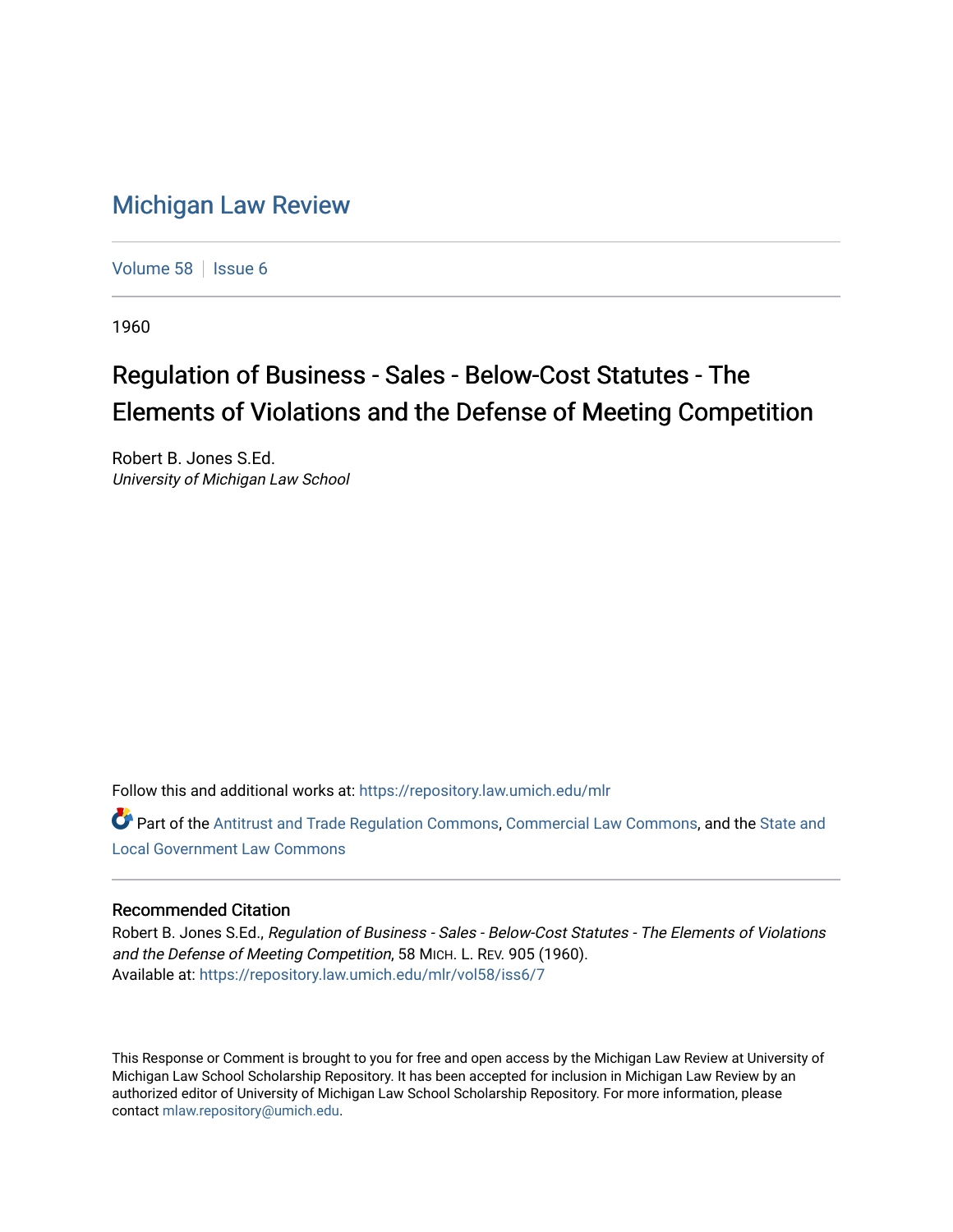REGULATION OF BUSINESS-SALES-BELOW-COST STATUTES-THE ELEMENTS OF VIOLATION AND THE DEFENSE OF MEETING COMPETI-TION-Recent years have seen a decline in the effectiveness of resale price maintenance through state fair trade statutes. Invalidation of non-signer clauses on constitutional grounds has been frequent, resulting in loss of the manufacturer's means of enforcement against those distributors who chose not to contract with him.<sup>1</sup> And, even in a state whose fair trade act has been upheld, the act's efficacy may be undercut by decisions exempting from its operation a mail-order house in a non-fair trade jurisdiction.2 Thus, in search of greater protection, manufacturers and distributors may devote additional attention to state statutes prohibiting sales below cost, variously labeled as unfair practices acts or unfair sales acts, and often found in conjunction with antidiscrimination provisions.

In general, these sales-below-cost statutes, found in thirty-one states.<sup>3</sup> prohibit sales, offers of sales, or advertisements of sales below the seller's cost, and provide both criminal and civil sanctions. Cost, as applicable to the distributive trades, $4$  is defined as the lower of invoice or replacement cost, less trade discounts,<sup>5</sup> plus

1 E.g., Remington Arms Co. v. Skaggs, (Wash. 1959) CCH Trade Reg. Rep. 169,520. See 60 A.L.R. (2d) 420 (1958).

2 General Electric Co. v. Masters Mail Order Co., (2d Cir. 1957) 244 F. (2d) 681, cert. den. 355 U.S. 824 (1957).

8 Ariz. Rev. Stat. (1956) §§44-1461 to 44-1466; Ark. Stat. (1947) §§70-301 *to* 70-314; Cal. Bus. and Prof. Code (Deering, 1951) §§17000-17101; Colo. Rev. Stat. Ann. (1953) §§55-2-1 *to* 55-2-17; Conn. Gen. Stat. (1958 Rev.) §§42-111 to 42-115; Hawaii Rev. Laws (1955) §§205-1 to 205-13; Idaho Code (1948) §§48-401 to 48-412; Kan. Gen. Stat. (Corrick, 1949) §§50-401 to 50-408; Ky. Rev. Stat. (1959) §§365.030, 365.040, 365.060; La. Rev. Stat. (1950) §§51:421-51:427; Me. Rev. Stat. (1954) c. 184, §§1-7; Md. Code Ann. (1957) art. 83, §§111-115; Mass. Laws Ann. (1954) c. 93, §§14E-14K; Minn. Stat. (1957) §§325.01-325.07; Mont. Rev. Code Ann. (1947) §§51-101 to 51-118; Neb. Rev. Stat. (1943; reissue of 1952) §§59-1201 *to* 59-1206; N. H. Rev. Stat. Ann. (1955) §§358:1-358:5; N. J. Stat. Ann. (1940) §§56:4-7 to 56:4-14; N.D. Rev. Code (1943) §§51-1001 to 51-1008; Okla. Stat. (1951) tit. 15, §§598.1-598.11; Ore. Rev. Stat. (1953) §§646.100-646.180, 646.990; Pa. Stat. Ann. (Purdon, 1953) tit. 73, §§211-217; R.I. Gen. Laws (1956) §§6-13-1 to 6-13-8; S.C. Code (1952) §66-65; Tenn. Code Ann. (1955) §§69-301 to 69.306; Utah Code Ann. (1953) §§13-5-7 to 13-5-18; Va. Code (1950) §§59-9 to 59-19-1; Wash. Rev. Code §§19.90.010-19.90.920; W.Va. Code (1955) §§4678 (Ba)-4678 (Sn); Wis. Stat. (1957) §100.30; Wyo. Stat. (1957) §§40-24 to 40-33. In most cases, references to statutes in this comment will be by states only.

4 Many of the statutes cited in note 3 supra also prohibit below-cost sales by manufacturers, for whom a separate definition of cost is applicable. Although outside the scope of this discussion, many of the same considerations discussed herein are applicable to manufacturers' sales.

5 Several states except "customary discounts for cash" from this deduction, e.g., Mass. Laws Ann. (1954) c. 93, §14E (a). Thus, savings actually realized by a merchant cannot be passed on to the purchaser, but must revert to the merchant as increased profit. The only apparent purpose for the exception is to remove a competitive advantage which the affluent merchant possesses over one who must buy on credit. Failure of the statute to allow for cash discounts rendered that portion unconstitutional in Cohen v. Frey & Son, Inc., 197 Md. 586, 80 A. (2d) 267 (1951).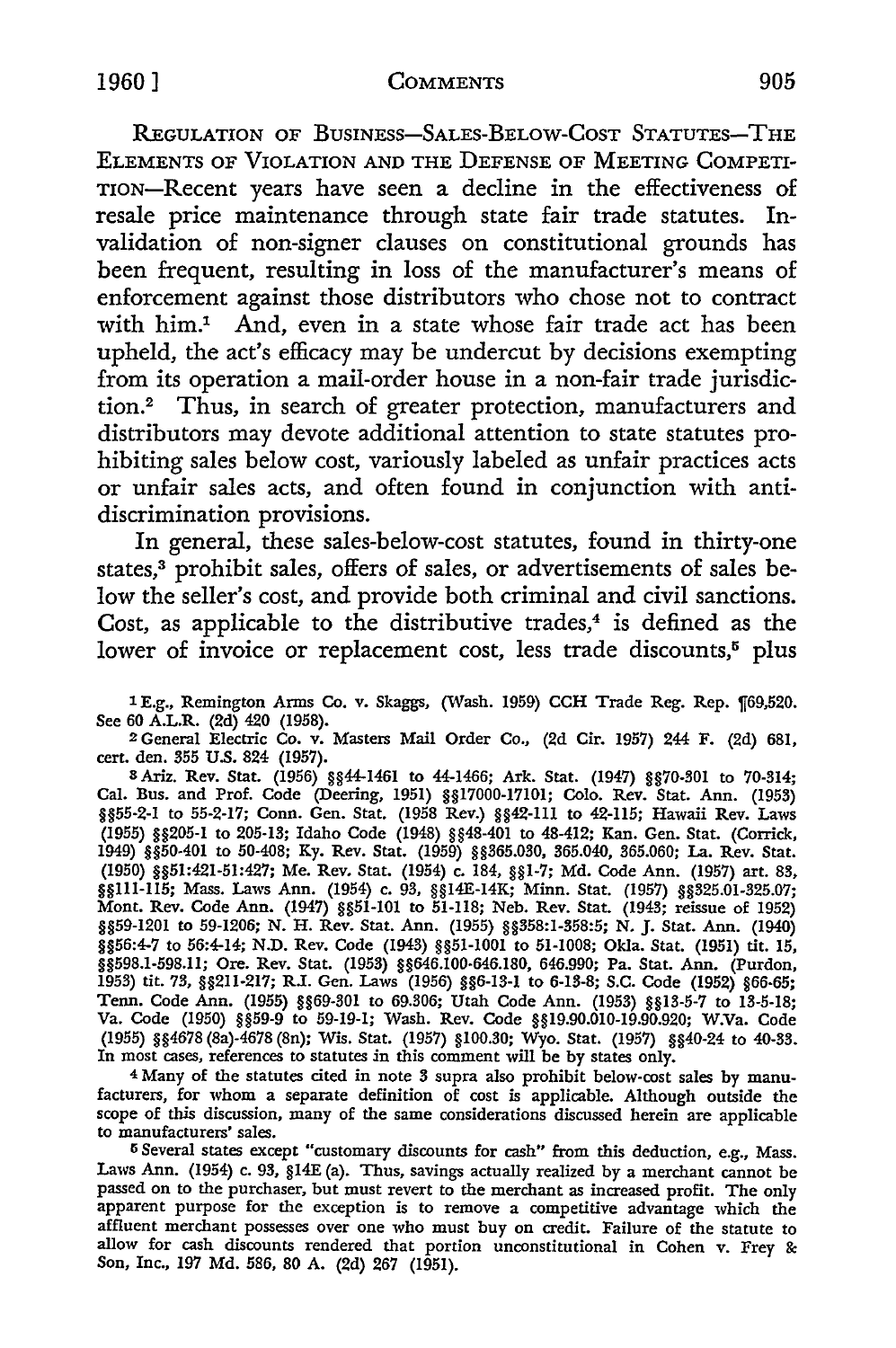freight and miscellaneous charges, plus the "cost of doing business."6 A number provide that in the absence of proof of a lesser cost, the markup for the cost of doing business shall be a fixed percentage (ranging from  $2\%$  to  $12\%$ ) of other costs.<sup>7</sup> Cost surveys conducted by trade associations are given evidentiary status in some statutes.<sup>8</sup> Injunctive relief is commonly available to "any person,"<sup>9</sup> and it has been held that the only interest plaintiff need show thereunder is that of a citizen of the community.<sup>10</sup> Usually, the statute is made inapplicable in certain circumstances, such as sales made under judicial order, sales in conjunction with termination of business, or sales at prices set to meet those of competitors.11

On the whole, these statutes have gained judicial acceptance.12 While their provisions have been most frequently invoked in retail sales of cigarettes and groceries,13 they are not so limited in their application.<sup>14</sup> Hence, they appear to furnish an effective means whereby minimum resale prices may be lawfully controlled.

The purpose of this comment is to discuss two controversial aspects of the sales-below-cost statutes: (1) the intent or effect required for a finding of violation and  $(2)$  the defense of meeting competition.

#### I. SALES BELOW COST AT COMMON LAW

The early *Schoolmaster Case15* denied a remedy to an entrepreneur who lost business because a new competitor's prices were

6 E.g., Minn. Stat. (1957) §325.01, subdiv. 5.

7 E.g., Conn. Gen. Stat. (1958 Rev.) §42-111 (a) (3).

s E.g., Ky. Rev. Stat. (1959) §365.030 (4).

9 E.g., Colo. Rev. Stat. Ann. (1953) §55·2·9 (1).

10 Heffelfinger v. Safeway Stores, Inc., (Colo. Dist. Ct. 1940) CCH Trade Reg. Rep. 117241.07.

11 E.g., Minn. Stat. (1957) §325.06. South Carolina has no express exceptions. Connecticut and Rhode Island make no exception for meeting competitive prices.

<sup>12</sup>The sales-below•cost statutes have been declared unconstitutional as a whole or in important particulars in four states; Colorado, Standard Store v. Safeway Stores, Inc., (Colo. Dist. Ct. 1955) 1955 CCH Trade Cas. [68,153; *Kansas*, State v. Consumers Warehouse Market, Inc., 183 Kan. 502, 329 P. (2d) 638 (1958); *Maryland,* Cohen v. Frey & Son., Inc., 197 Md. 586, 80 A. (2d) 267 (1951); *New Jersey,* Lief v. Packard-Bamberger & Co., 123 N.J.L. 180, 8 A. (2d) 291 (1939). A more critical approach may be indicated by the Kansas decision, which invalidated the entire statute upon a finding that a provision exempting grain and feed dealers from its operation was not separable.

13 For reasons why these markets are not amenable to fair trade, see Grether, "Experience in California with Fair Trade Legislation Restricting Price Cutting," 24 CALIF. L. REv. 640 at 652 (1936).

14 Other statutes prohibiting below-cost sales of specific merchandise, most frequently tobacco and dairy products, are widespread. Except where they are particularly relevant they are outside the scope of this discussion.

15 Court of Common Pleas, Hilary Term, 1410, Y.B. Hen. J. V., f. 47, pl. 21.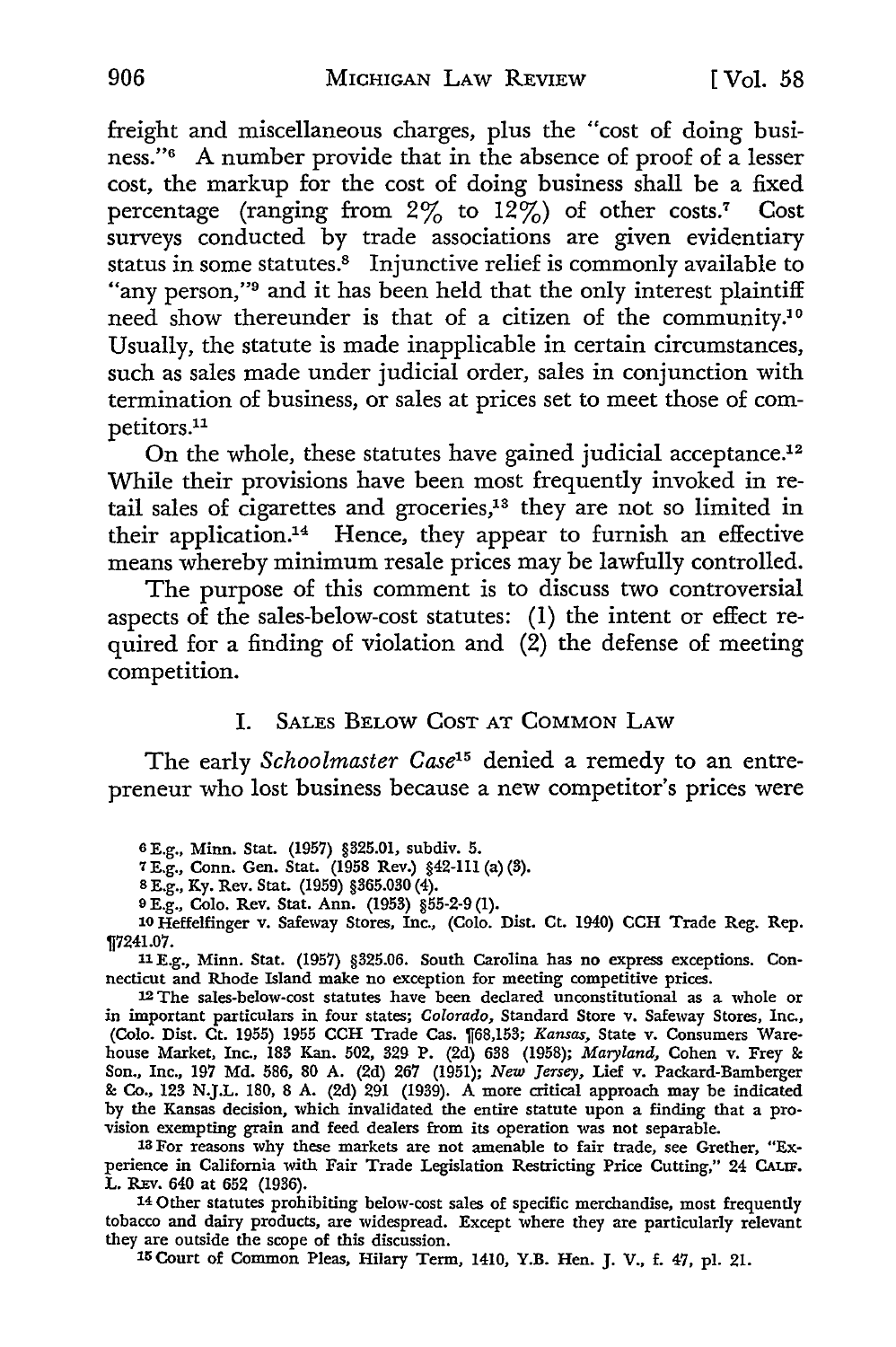less than a third as high as the plaintiff's. Although there was no allegation that the new price was not profitable, the judges' comments give no indication that this would have changed the result.

This virtually complete freedom of price competition was not clearly limited until some five centuries later, when, in the landmark case of *Tuttle v. Buck,16* it was held that allegations that defendant had established a competing enterprise with the sole and malicious purpose of injuring and destroying plaintiff's business stated a cause of action.<sup>17</sup> One judge would have required the additional allegation that defendant's business was being run at a loss. This case and others<sup>18</sup> indicate that sales below cost were not actionable at common law unless they were utilized as part of a plan whose purposes were solely malicious, and thus not designed to effectuate a legitimate business end.

## II. STATUTORY REQUIREMENTS FOR VIOLATION

The elements of violation in the various states can best be compared by viewing the statutes in their historical perspective. The earliest statute, enacted by South Carolina in 1902 as part of its antitrust legislation,19 prohibited sales below cost when made with the intent to drive out or financially injure competitors. It has found little, if any, application within the state and has not been imitated elsewhere.

The antitrust era found many states enacting anti-discrimination statutes. Typical of these was the South Dakota act<sup>20</sup> which prohibited discrimination in price between different market areas when for the purpose of destroying competition. Its constitutionality was upheld in *Central Lumber Company v. South Dakota.21* But a statute which prohibited discrimination without requiring a sinister purpose or intent was not so fortunate. In

16107 Minn. 145, 119 N.W. 946 (1909). *Contra,* Mogul Steamship Co. v. McGregor, Gow &: Co., 23 Q.B.D. 598 (1889), affd. [1892] A.C. 25.

17 The case recognized a general principle of tort liability first discernible in Keeble v. Hickeringill, 11 East 574, 103 Eng. Rep. 1127 (1706). Justice Holmes stated in Aikens v. Wisconsin, 195 U.S. 194 at 204- (1904): "It has been considered that, *prima facie,* the intentional infliction of temporal damage is a cause of action, which, as a matter of substantive law, whatever may be the form of pleading, requires a justification if the defendant is to escape." Variously labeled as the "prima facie tort" or "justification" rationale of liability, it is to be contrasted with the "nominate tort" approach. See OP-PENHEIM, UNFAIR TRADE PRACTICES-CASES, COMMENTS AND MATERIALS, c. 1 (1950).

18 Cf. Beardsley v. Kilmer, 236 N.Y. 80, 140 N.E. 203 (1923).

19 S.C. Acts, 1902, p. 1057, now S.C. Code (1952) §66-65. Under it, the seller is guilty of conspiracy to form a monopoly and of unfair competition.

20 S.D. Code (1939) §13.1803 carries the substance of the 1907 act. 21226 U.S. 157 (1912).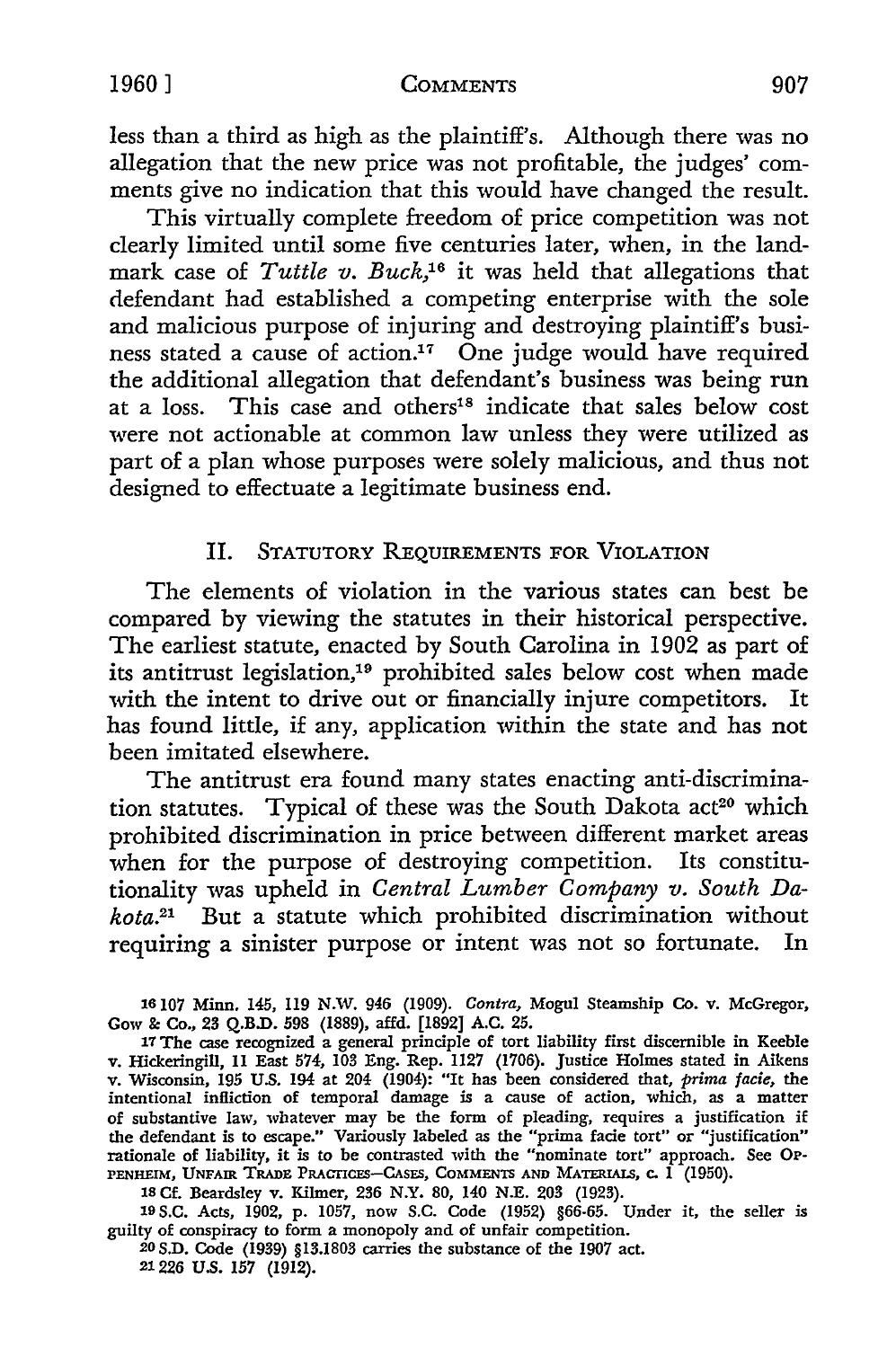*Fairmount Creamery Co. v. Minnesota22* the Supreme Court declared Minnesota's statute unconstitutional in words which had a profound effect on subsequent legislation regulating business conduct.23

The modern development of sales-below-cost statutes was initiated by a 1933 California amendment to its Unfair Practices Act.24 The influence of the *Fairmont Creamery* case was apparent in the statute's prohibition of sales below cost only when made with a purpose of injuring and destroying competition. The following year in *Nebbia v. New York25* the Supreme Court upheld state power to fix prices in fields other than public utilities, using language which was as broad as that in the *Fairmont Creamery*  case was restrictive.26 Regardless of the seemingly permissive *Nebbia* decision, a 1935 amendment<sup>27</sup> to the California statute narrowed instead of broadened that state's prohibition by adding the defense of meeting competition. Another important feature of the 1935 amendment was the authorization of cost surveys as evidence of cost of doing business.

Two succeeding events played an important role in the further development of the statutes. In 1935 the decision in *Schechter* 

22 274 U.S. 1 (1927).

<sup>23</sup>"It seems plain enough that the real evil supposed to threaten the cream business was payment of excessive prices by powerful buyers for the purpose of destroying competition. To prevent this the statute undertook to require every buyer to adhere to a uniform price fixed by a single transaction.

"As the inhibition of the statute applies irrespective of motive, we have an obvious attempt to destroy plaintiff in error's liberty to enter into normal contracts long regarded not only as essential to the freedom of trade and commerce but also as beneficial to the public. Buyers in competitive markets must accommodate their bids to prices offered by others, and the payment of different prices at different places is the ordinary consequent. Enforcement of the statute would amount to fixing the price at which plaintiff in error may buy, since one purchase would establish this for all points without regard to ordinary trade conditions.

"The real question comes to this-May the State, in order to prevent some strong buyers of cream from doing things which may tend to monopoly, inhibit plaintiff in error from carrying on its business in the usual way heretofore regarded as both moral and beneficial to the public and not shown now to be accompanied by evil results as ordinary incidents? Former decisions here require a negative answer. We think the inhibition of the statute has no reasonable relation to the anticipated evil. . . . " 274 U.S. 1 at 8-9 (1927)

24 Cal. Stat. (1933) 1280.

25 291 U.S. 502 (1934).

<sup>26</sup> "So far as the requirement of due process is concerned, and in the absence of other constitutional restriction, a state is free to adopt whatever economic policy may reasonably be deemed to promote public welfare, and to enforce that policy by legislation adapted to its purpose. The courts are without authority either to declare such policy, or, when it is declared by the legislature, to override it. If the laws passed are seen to have a reasonable relation to a proper legislative purpose, and are neither arbitrary nor discriminatory, the requirements of due process are satisfied ..•• " 291 U.S. 502 at 537 (1934).

27 Cal. Stat. (1935) 1546.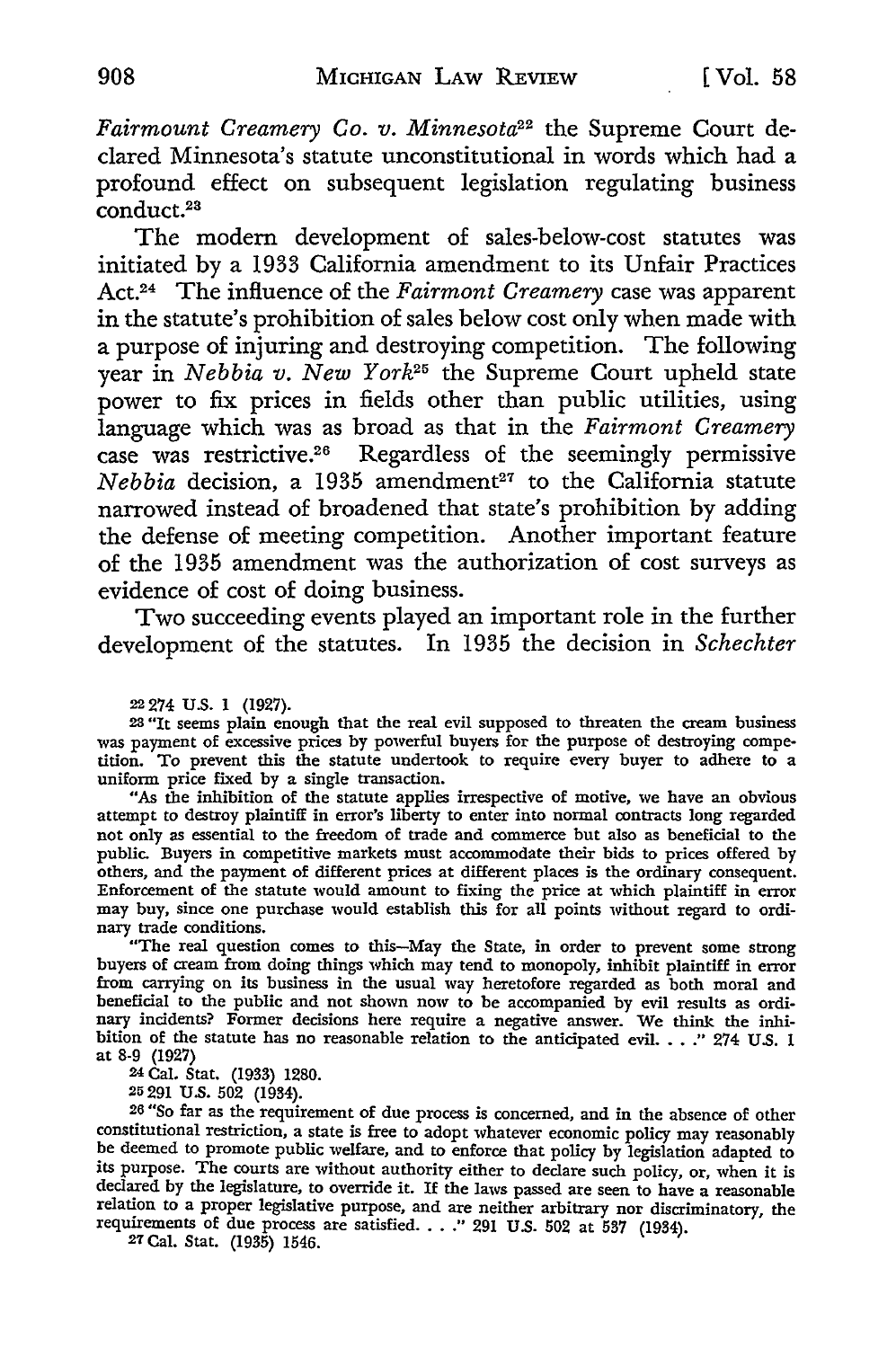*Poultry Corp. v. United States2*8 struck down the NRA legislation, and with it the various codes of fair competition, many of which had contained prohibitions of sales below cost which, of course, had nationwide application.<sup>29</sup> Then, in 1936, the Clayton Act<sup>30</sup> was amended by the Robinson-Patman Act,<sup>31</sup> section 2 (a) of which prohibited discrimination in price where specified anti-competitive effects might result.32 And section 3 made it unlawful to sell at "unreasonably low prices for the purpose of destroying competition or eliminating a competitor."33

With the removal of the NRA sanctions providing a need, and congressional approval of similar legislation furnishing the encouragement, the period from 1936 to 1941 saw the adoption of sales-below-cost statutes by more states and territories. These statutes may be categorized as either (I) intent or (2) intent or effect types.

During 1936 and 1937, six states<sup>34</sup> adopted legislation almost identical to the 1935 California statute, requiring an intent to injure competitors *and* destroy competition.<sup>35</sup> Variations upon this theme first appeared in the New England states, in provisions requiring an intent to injure competitors *or* destroy competition.36 The remaining five states $37$  in which intent is the sole basis for violation have differing requirements, but an intent to induce

28 295 U.S. 495 (1935).

29 For the codes which contained such prohibitions, see LYON, THE NATIONAL RECOVERY ADMINISTRATION 580-586 (1935).

30 38 Stat. 730 (1914).

3149 Stat. 1526 (1936), 15 U.S.C. (1958) §§13, 13a, 13b. 32 " .•. and where the effect of such discrimination may be substantially to lessen competition or tend to create a monopoly in any line of commerce, or to injure, destroy, or prevent competition with any person who either grants or knowingly receives the benefit of such discrimination, or with customers of either of them .•• .'' 49 Stat. 1526 (1936), 15 U.S.C. (1958) §13 (a).

33 49 Stat. 1528 (1936), 15 U.S.C. (1958) §13a. See Nashville Milk Co. v. Carnation Co., 355 U.S. 373 (1958), rehearing den. 355 U.S. 967 (1958), holding that §3 does not give a private cause of action.

34 Arkansas, Colorado, Hawaii, Kentucky, Montana, Wyoming. Four of these states were sufficiently impressed with the California example to incorporate an identical typographical error into their legislation. See Wholesale Tobacco Dealers Bureau, Inc. v. National Candy and Tobacco Co., II Cal. (2d) 634 at 660, 82 P. (2d) 3 at 18 (1938). Compare Ark. Stat. (1947) §70-313; Colo. Rev. Stat. (1953) §55-2-16; Mont. Rev. Code Ann. (1947) §51-II7; Wyo. Stat. (1957) §40-33 (" .•. this act shall be literally *[sic]*  construed that its beneficial purposes may be subserved").

35 California in 1937 amended its provision to require a purpose to injure competitors or to injure competition. Cal. Bus. and Prof. Code (Deering, 1951) §17043.

36 Found in seven states; California (see note 35 supra), Connecticut, Maine, Maryland, Massachusetts, Rhode Island, and Washington.

37 Kansas, Oklahoma, Virginia, West Virginia, Wisconsin. Several explicitly use the term "loss leader" in reference to the prohibited practices. This shift of emphasis to injury to the purchaser seems characteristic of the later enactments, particularly those in 1939 and 1941.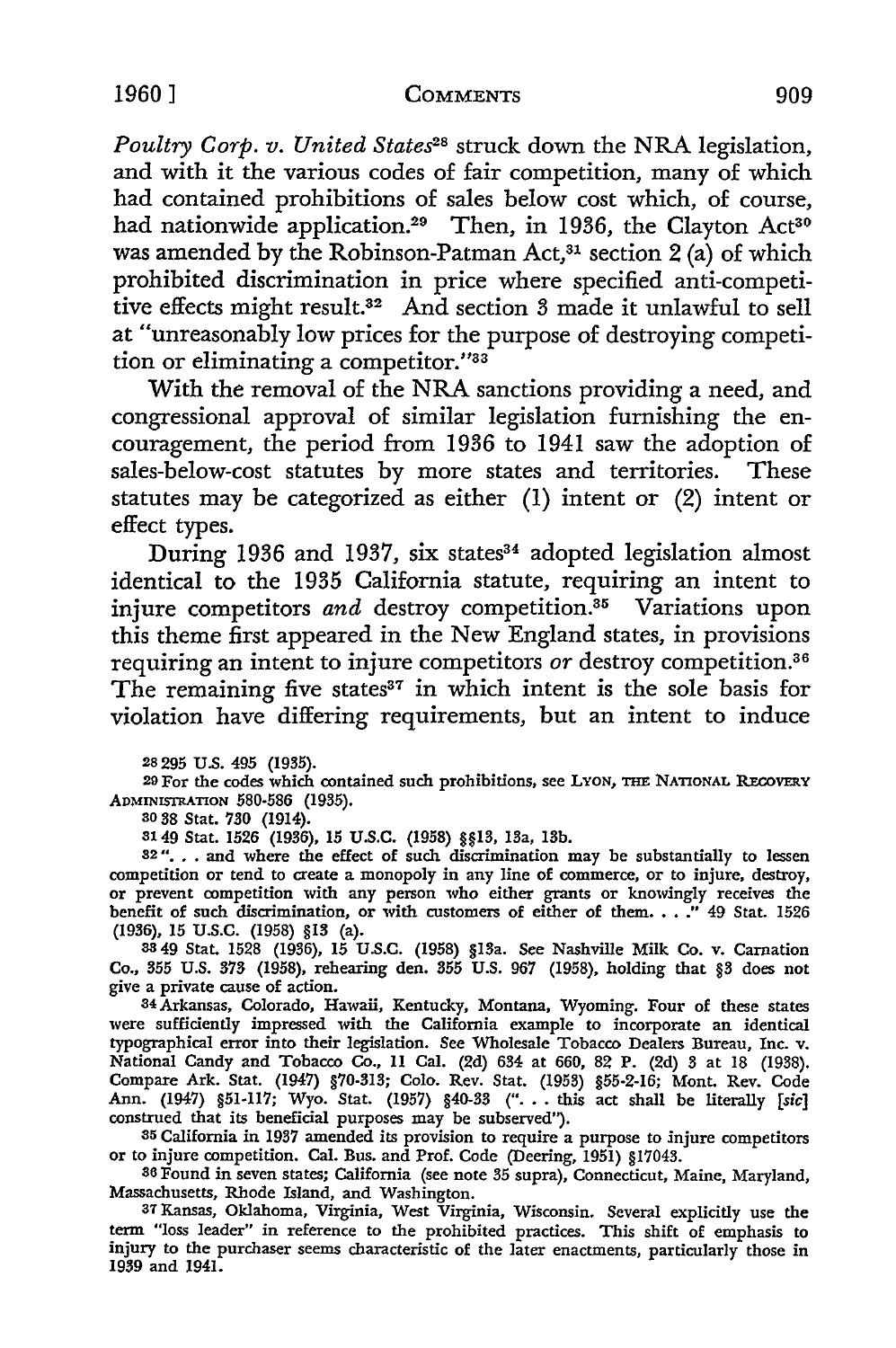purchase of other merchandise, unfairly to divert trade from a competitor or otherwise to injure a competitor would be a fair summary of their content.

The "intent or effect" type of statute had a parallel development, beginning with Tennessee's 1937 enactment. Under it, below-cost sales are prohibited when made with the intent or effect of inducing purchase of other merchandise, unfairly diverting trade from or otherwise injuring a competitor, where the result is a tendency to deceive purchasers, to lessen competition, to restrain trade, or to tend to monoply. Variations of this statute were enacted in six other states.<sup>38</sup> In addition, two states prohibit such sales when made with the intent or effect of injuring competitors or destroying competition,39 and one40 prohibits sales when made with the intent of unfairly diverting trade from or otherwise injuring a competitor, or which have the result of deceiving customers, substantially lessening competition, unreasonably restraining trade, or tending to monopoly.<sup>41</sup>

### A. *The Requirement of Intent*

One of the more perplexing problems under either type of statute is whether a general or a specific intent is required. It is axiomatic that a seller's efforts are normally directed toward increasing his volume of business; if he is successful in doing so in a competitive market, his gain is almost invariably accompanied by a competitor's loss. Thus, it can be said that an intent to attract additional trade necessarily includes an intent to injure competitors, and that thus the former intent meets the intent requirement of the statutes. This reasoning and conclusion is reinforced by the frequent statutory presumption of violation upon a showing of a below-cost sale and its injurious effect.<sup>42</sup>

38 Arizona, Idaho, Louisiana, Nebraska, North Dakota, Utah.

39 Minnesota, New Hampshire. The original Minnesota statute, derived in part from California's, read "injuring competitors and destroying competition." It was amended to its present form in 1957 after the decision of State v. Wolkoff, 250 Minn. 504, 85 N.W. (2d) 401 (1957), which refused to find violation if only "injury" was proved.

41 Oregon, requiring only that the effect of a sale below cost substantially lessen competition, injure competitors, destroy competition, unreasonably restrain trade, or tend to monopoly, fits neither of the categories discussed in the text. The New Jersey statute, requiring neither intent nor effect, was declared unconstitutional and has never been reenacted in different form. See Lief v. Packard-Bamberger & Co., 123 N.J.L. 180, 8 A. (2d) 291 (1939).

42 Arizona, Arkansas, Kentucky, Montana, Nebraska, New Jersey, Oregon, South Carolina, Utah and Wyoming are the states which do not have the presumption or its

<sup>40</sup> Pennsylvania. That state's original act, requiring neither intent nor effect for violation, was declared unconstitutional in Commonwealth v. Zasloff, 338 Pa. 457, 13 A. (2d) 67 (1940).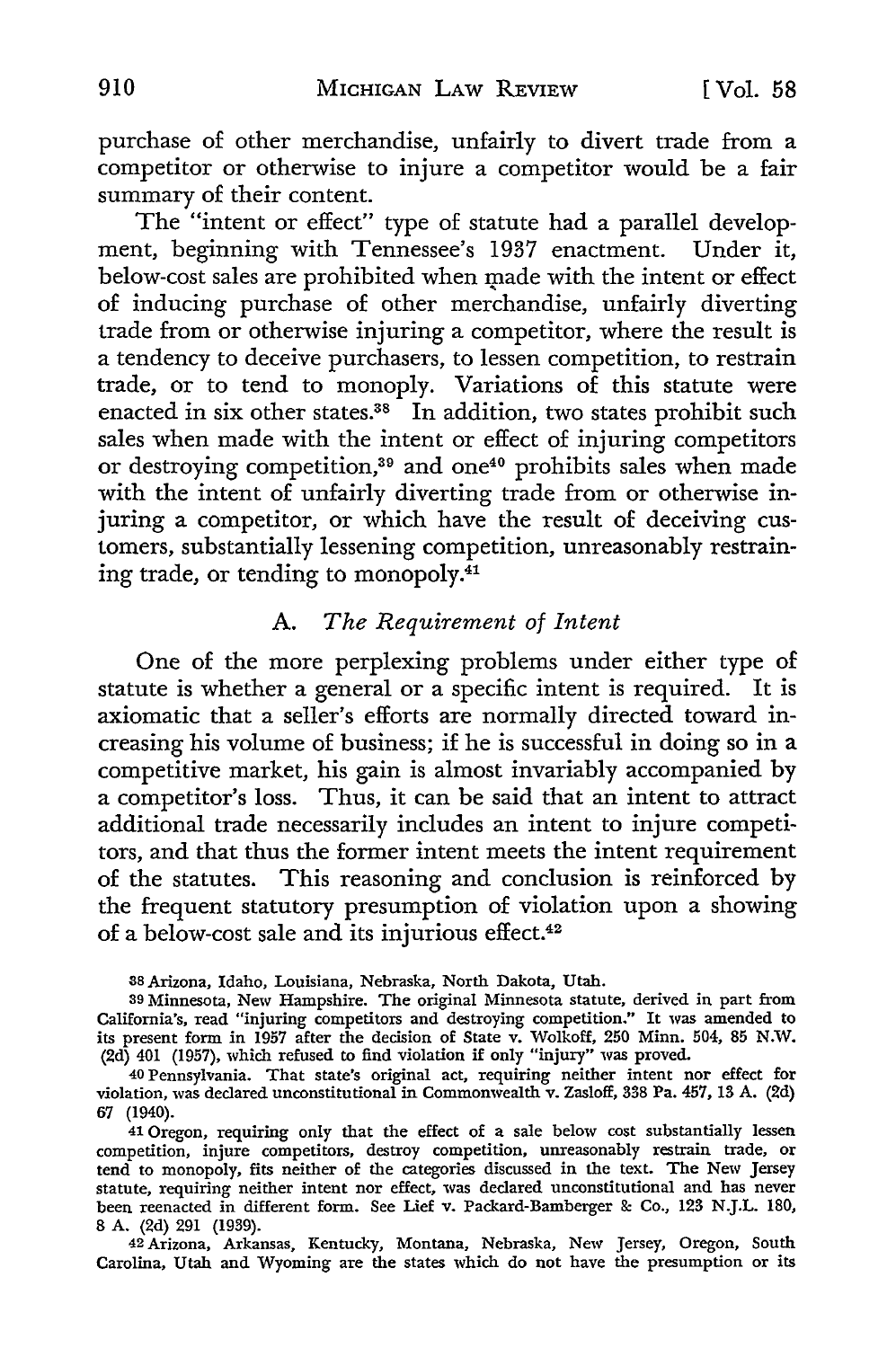On the other hand, the statutory requirement of intent could as well be construed as being limited to the case where the seller's motive is malicious.43 However, predatory price-cutting is recognized as unlawful under the antitrust  $acts; 44$  it could be argued, therefore, that sales-below-cost statutes would serve no purpose if they were designed merely to cumulate the illegality of that practice.

Despite occasional vacillations, the courts have generally favored the requirement of a specific intent. In an early California case45 it was held that proof that the sole purpose of defendant's below-cost sales was to meet competition and to advertise and stimulate his own business constituted a full defense, and would be sufficient to rebut the statutory presumption of violation. Similarly, where an alleged violator testified that he had no intent to injure his competitors but that he did intend his advertising to attract as many customers as possible, from any source whatsoever, it was held that the requisite intent was not present.46 Colorado courts, after first holding that the seller's intending the natural and

equivalent. The presumption was declared unconstitutional in Minnesota, Great Atlantic &: Pacific Tea Co. v. Ervin, (D.C. Minn. 1938) 23 F. Supp. 70, and Maine, Wiley v. Sampson-Ripley Co., 151 Me. 400, 120 A. (2d) 289 (1956). The Minnesota statute was amended to cure the defect.

The prohibition of a statute containing the presumption may be analogized to the prima facie tort theory of liability discussed in note 17 supra: a sale below cost is, prima facie, unlawful, and upon the seller falls the burden of justifying his act.

<sup>43</sup>It has been said that the effect of the sales-below-cost statute was to change the common law so that solely malicious motives are no longer necessary, that sales made with mixed motives of gain and maliciousness were thereby rendered unlawful. State v. Langley, 53 Wyo. 332, 84 P. (2d) 767 (1938). Such an analysis seems correct and useful.

44 E.g., under Federal Trade Commission Act §5, E. B. Muller *8e* Co. v. FTC, (6th Cir. 1944) 142 F. (2d) 511; under Sherman Act §I and Robinson-Patman Act §3, United States v. National Dairy Products Corp., (indictment returned Sept. 16, 1959, Dept. of Justice case 147B) CCH Trade Reg. Rep. 145,059.

45 Balzer v. Caler, 11 Cal. (2d) 663, 82 P. (2d) 19 (1938).

46 Sandler v. Gordon, 94 Cal. App. (2d) 254, 210 P. (2d) 314 (1949) (the issue was raised on defendant's cross-complaint). But plaintiff's testimony was such that it could have been held to evince a reckless disregard for the consequences of his acts. General tort principles would allow a court to infer a specific intent in that event. Cf. Mercer v. Corbin, 117 Ind. 450, 20 N.E. (2d) 132 (1889).

The Sandler case may be explained in part by its factual setting. Plaintiff was a newcomer in the area, and attempted to increase his relatively small patronage by undercutting his competitors' prices. Defendant, an established businessman, protested to no avail, and thereafter stole plaintiff's customer list. He then offered free service to those customers and was successful in capturing a majority of them. His defense to plaintiff's suit under the Unfair Practices Act was that of meeting plaintiff's competition.

*Contra,* Los Angeles Laundry-Owners Assn. v. Cascade Laundry, (Cal. Super. 1950) 1950-1951 CCH Trade Cas. 1f62,667 at p. 63,920. "The activity of the defendant in soliciting the customers of its competitors and in actually taking them away from *its*  competitors, coupled with its admission of the knowledge that this would injure competitors, constrains me to hold, in spite of evidence to the contrary, that the purpose of the defendant was actually to injure its competitors."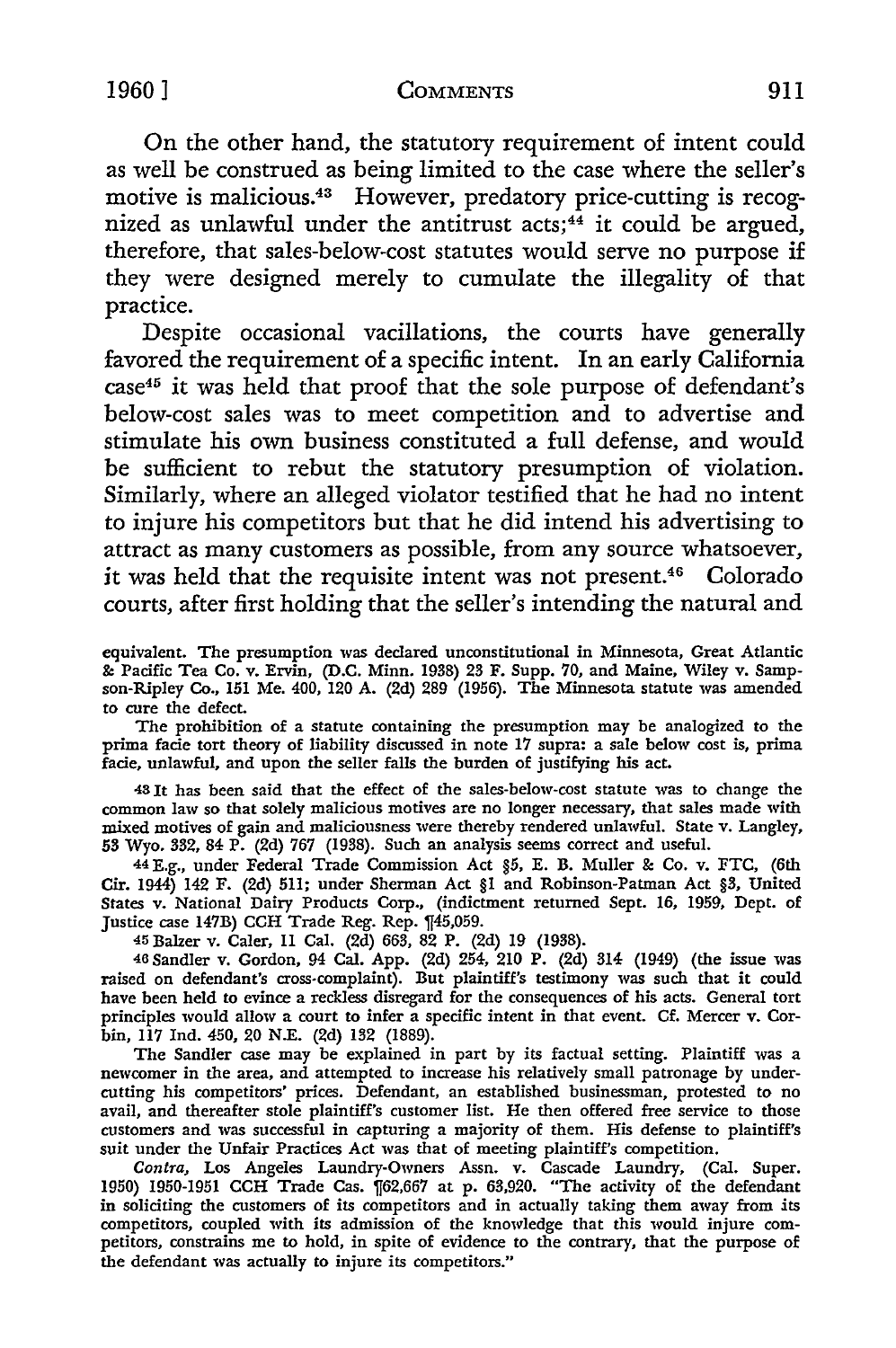probable consequences of his act sufficed,<sup>47</sup> later held that a specific intent was necessary and that evidence of intent other than to injure competitors constituted a defense.<sup>48</sup>

These decisions requiring a specific intent would seem justified by the history of the unfair practices acts. As is often true when pressure groups sponsor bills, 49 legislative history of sales-belowcost statutes is sparse. However, two reasons can be suggested for the inclusion of an intent requirement. The first is the traditional reluctance of the courts to impose criminal penalties for acts done without criminal intent.<sup>50</sup> The second can be deduced from the unequivocal language contained in the *Fairmont Creamery*  opinion.51 While practically all of the present statutes were enacted after the decision of *Nebbia v. New York,52* now generally regarded as giving the states extremely broad power to regulate prices, there was considerable doubt at the time of that decision whether it had completely overruled *Fairmont Creamery.53* Of equal significance is the fact that the pioneer California statute, which furnished a pattern for other states, was enacted a year before the *Nebbia* decision.54 If it is accepted as a premise that the statutes were designed to meet the objections to unfair trade acts voiced in *Fairmont Creamery,* reference to that decision indicates clearly that the Court would not have been satisfied with an intent requirement that went merely to the merchant's normal desire to succeed in the marketplace.<sup>55</sup> It follows, then, that a specific intent should be required under the statutes.

47Dikeou v. Food Distributors Assn., 107 Colo. 38, 108 P. (2d) 529 (1940).

48 Perkins v. King Soopers, 122 Colo. 263, 221 P. (2d) 343 (1950). See, generally, People v. Pay Less Drug Store, 25 Cal. (2d) 108, 153 P. (2d) 9 (1944); State v. Wolkoff, 250 Minn. 504, 85 N.W. (2d) 401 (1957); Kansas v. Commercial Candy Co., 166 Kan. 432, 201 P. (2d) 1034 (1949); Henderson v. Hogue, (Tenn. Ct. App. 1956) 1956 CCH Trade Cas. n 68,462; Blum v. Engelman, 190 Md. 109, 57 A. (2d) 421 (1948); Commonwealth v. Zasloff, 338 Pa. 457, 13 A. (2d} 67 (1940).

49 For an account of trade association activities in promoting the California legislation, see Grether, "Experience in California with Fair Trade Legislation Restricting Price Cutting," 24 CALIF. L. REv. 640 (1936). See also comment, 32 ILL. L. REv. 816 at 846 (1938).

oO See State v. Walgreen Drug Co., 57 Ariz. 308, II3 P. (2d} 650 (1941).

51 See note 23 supra.

52 291 U.S. 502 (1934).

53 See, e.g., Lief v. Packard-Bamberger 8: Co., 123 N.J.L. 180, 8 A. (2d) 291 (1939); Commonwealth v. Zasloff, 338 Pa. 457, 13 A. (2d) 67 (1940); Great Atlantic and Pacific Tea Co. v. Ervin, (D.C. Minn. 1938) 23 F. Supp. 70. Cf. State v. Lanesboro Produce 8: Hatchery Co., 221 Minn. 246, 21 N.W. (2d) 792 (1946) (dissenting opinion}; May's Drug Stores, Inc. v. State Tax Commission, 242 Iowa 319, 45 N.W. (2d} 245 (1951). See comments, 14 NOTRE DAME LAWYER 286 (1939); 47 YALE L.J. 1201 (1938); 32 ILL. L. REv. 816 (1938}, Compare the quoted excerpts in notes 23 and 26 supra.

54 Cal. Stat. (1933) 1280.

55 See note 23 supra.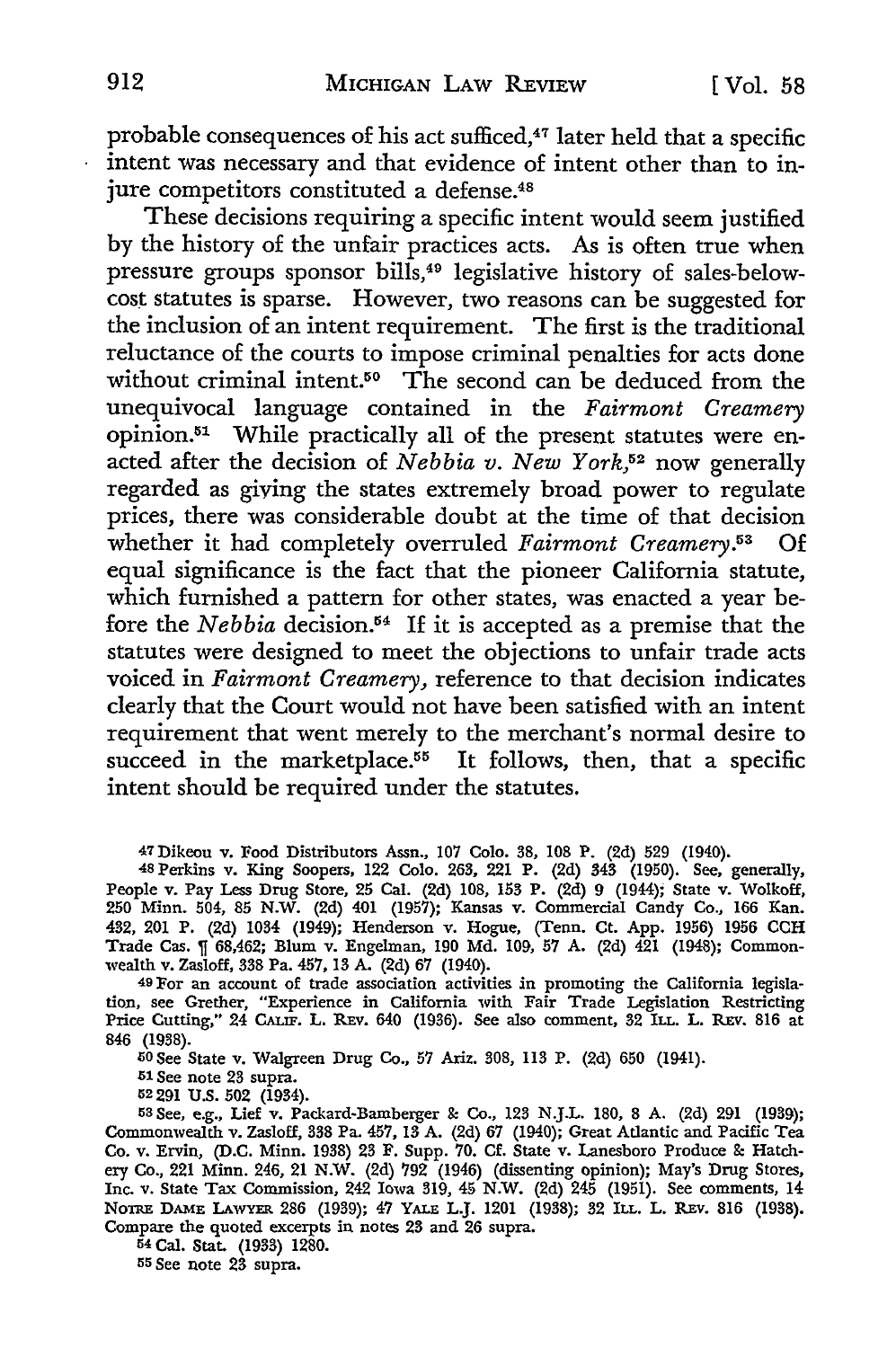Assuming that specific intent is required, there remain for consideration those statutes which require merely an intent to (1) induce purchase of other merchandise or (2) unfairly divert trade from a competitor. It would seem that a merchant's general intent would be specific as to the former.

The first provision is obviously directed toward the use of loss leaders.<sup>56</sup> Of the nine statutes incorporating it, all but one have the additional requirement that the sale have certain results, $57$  of which a tendency to deceive purchasers is most clearly applicable here. Thus, there is no violation unless the purchaser is led to believe that other merchandise may be obtained at comparable savings.<sup>58</sup> It could be argued that the modern housewife is no longer the gullible consumer whom the law was designed to protect; hence, a tendency toward deception should not necessarily be presumed. Nevertheless, this provision seems a clear legislative disapproval of tactics designed to lure the purchaser onto the premises so that he may be subjected to sales pressure on items other than those advertised.<sup>59</sup> As such, it should be rigidly enforced.

The policy against injury to the uninformed should be weighed against the real benefit afforded the ultimate consumer through lowered prices, particularly on staple items. The other "results"<sup>60</sup> which would fulfill the statutory requirements under this provision are phrased in terms which have come to include the application of a rule of reason. This would seem to indicate a legislative intent that a similar rule of reason be applied in deception cases. Proper balancing of interests can be achieved under such an interpretation, which would take into account the seller's purpose, market power, and the effects of his acts.

As to provision (2), the meaning of "unfairly divert trade" in this context is debatable, since none of the statutes undertake to define it. If it is not so vague and indefinite as to be unconstitutional, 61 the phrase at least suggests that more is required than the intent merely to entice customers away from a competitor. A rule of reason approach is essential to its interpretation.

58 See Safeway Stores, Inc. v. Oklahoma Retail Grocers Assn., 360 U.S. 334 (1959). 59 Cf. F.T.C., "Guides Against Bait Advertising," 24 Fed. Reg. 9755 (Dec. 4, 1959). 60 See note *57* supra.

61 See Daniel Loughran Co. v. Lord Baltimore Candy *8c* Tobacco Co., 178 Md. 38, 12 A. (2d) 201 (1940), where the court invalidated a statute containing such a provision.

<sup>&</sup>lt;sup>56</sup> Some of the acts, in a separate provision, prohibit the advertisement of goods which the merchant cannot supply. See, e.g., Colo. Rev. Stat. Ann. (1953) §55-2-12.

IS7 Arizona, Idaho, Louisiana, Nebraska, North Dakota, Oklahoma, Tennessee, and Utah require, as a result, a tendency to deceive any purchaser, substantial lessening of competition, unreasonable restraint of trade, or a tendency to create a monopoly. Wisconsin has no requirement that result be shown.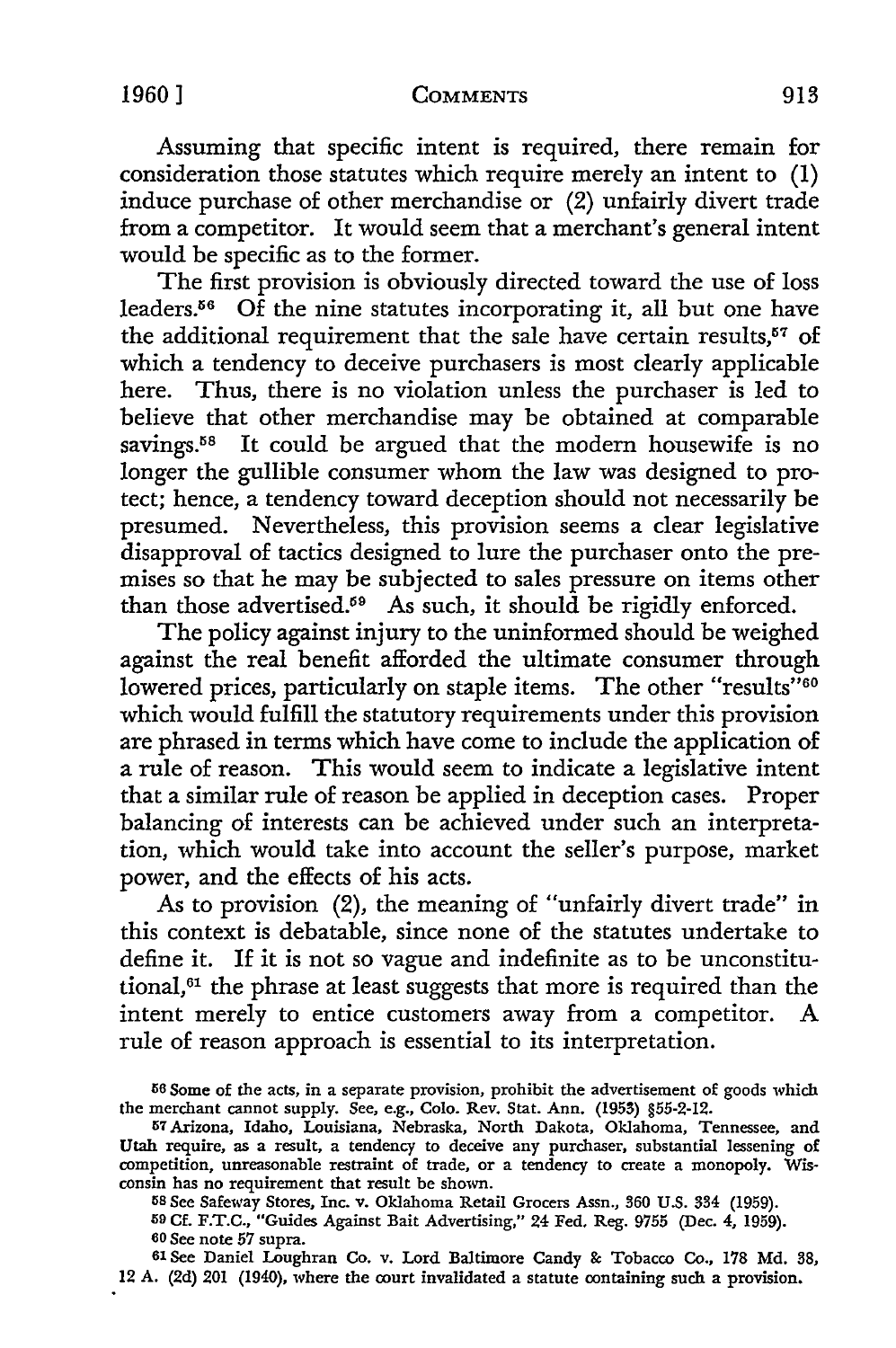## B. *The Requirement of Effect*

The statutes which are satisfied by a showing of intent or effect in the alternative present many of the same considerations discussed above under the intent type. The normal consequences of a merchant's accomplishment of his general intent to bolster his trade are injury to competitors and diversion of their customers. Are all sales below cost therefore prohibited by "intent or effect" statutes? While there is little doubt that the statutes could be interpreted as a blanket legislative condemnation,<sup>62</sup> it is submitted that they should not be so construed.

If a merchant is to avoid violating such a statute, he must first determine his cost of doing business to arrive at a lawful price. This would include that portion of salaries, heat, light, taxes, and rent which are attributable to each item in stock. Even if it were possible to apportion accurately these overhead costs, the accounting expenses involved in the determination would probably be prohibitive. The longer an item remained on the shelf, the higher would be its apportioned overhead and hence the higher its cost; therefore, a price which originally was greater than cost would become an unlawful price merely because of a slow turnover. Thus, a merchant would have to increase the price of an item when the logical and practical move would be to decrease its price in order to speed sales. To hold that the statute furnishes the merchant with clear guides to lawful conduct under these circumstances is to disregard reality.<sup>63</sup>

As an alternative, a court may require a merchant to add his average overhead expense, from a previous accounting period, to his other costs and thus arrive at a lawful price.<sup>64</sup> Those items which have a rapid turnover and hence are in fact profitable at a low percentage markup would then be salable only at an artificially

<sup>62</sup> This discussion assumes the constitutionality of a sales-below-cost statute imposing criminal sanctions but which requires no criminal intent. McElhone v. Geror, 207 Minn. 580, 292 N.W. 414 (1940); Mcintire v. Borofsky, 95 N.H. 174, 59 A. (2d) 471 (1948). See May's Drug Stores, Inc. v. State Tax Commission, 242 Iowa 319, 45 N.W. (2d) 245 (1951). *Contra:* Lief v. Packard-Bamberger & Co., 123 N.J.L. 180, 8 A. (2d) 291 (1939); Commonwealth v. Zasloff, 338 Pa. 457, 13 A. (2d) 67 (1940).

<sup>63</sup> Cf. State v. Walgreen Drug Co., 57 Ariz. 308, 113 P. (2d) 650 (1941).

<sup>64&</sup>quot;... it cannot be that after the law has so carefully defined what enters into the of doing business ... the party charged with violation thereof may, as a defense, allege and show that the particular item of merchandise upon which the accusation rests may be segregated from the entire business for the purpose of allocating as to it the 'cost of doing business.'" McFadden Lambert Co. v. Winston & Newell Co., 209 Minn. 242 at 246, 296 N.W. 18 (1941). *Contra,* Standard Store v. Safeway Stores, Inc., (Colo. Dist. Ct. 1955) 1955 CCH Trade Cas. [68,153.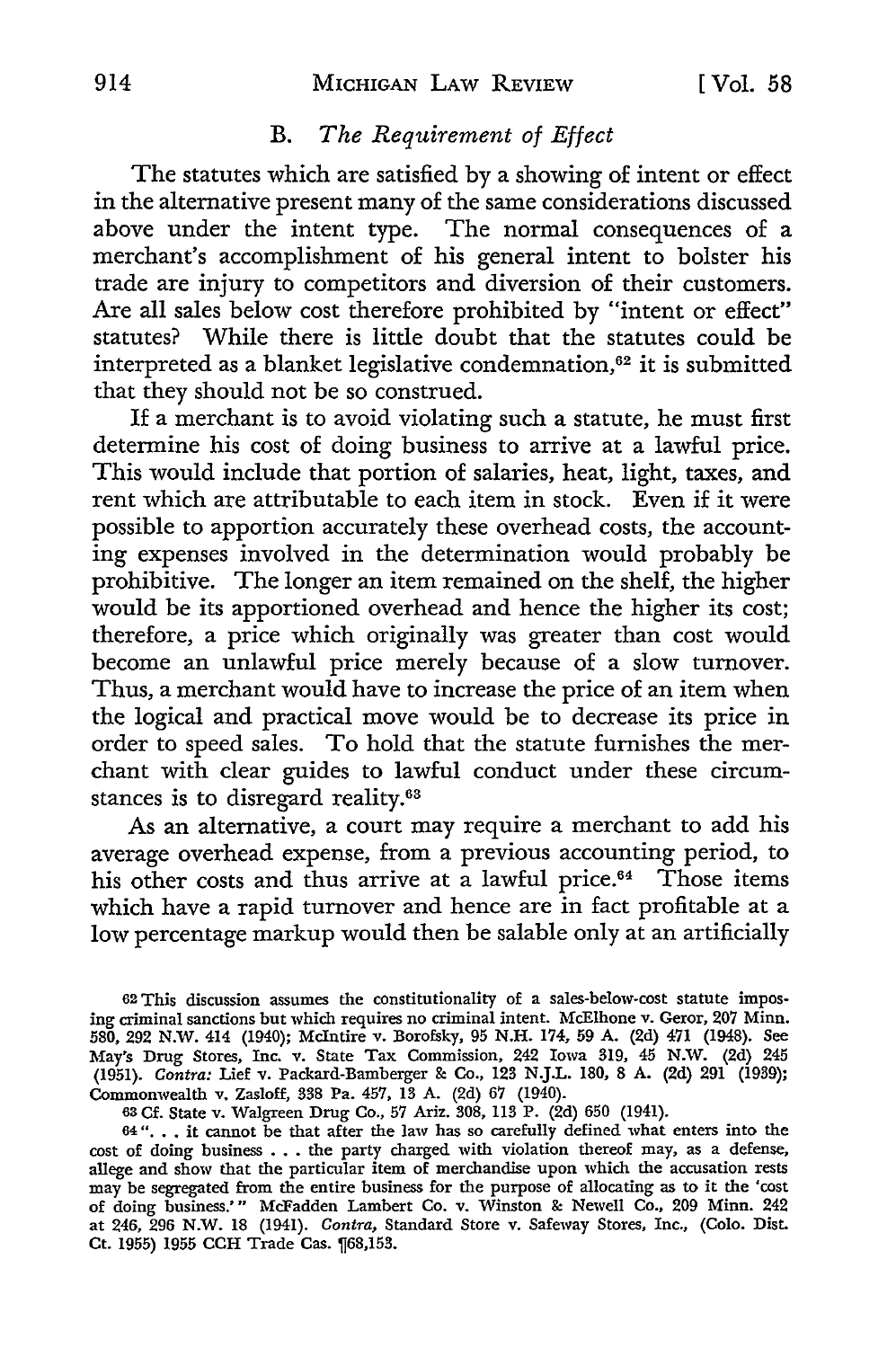high price. Because such items are usually staple commodities, it is unwise from a policy standpoint to adopt this method.

A third alternative would require the merchant to accept either the presumed markup or the cost of doing business determined by a survey, whichever method is allowed by the statute. This is equivalent to price-fixing. It deprives purchasers of the savings to be derived from efficient business conduct, and diverts them to the merchant whose costs are lowest. While the power of a state to fix prices is well established,<sup> $65$ </sup> the advisability of employing this alternative is questionable in view of the avowed statutory purposes to promote competition and prevent monopoly.<sup>66</sup> Furthermore, when the state statute is utilized by private interests, such as trade associations, to enforce a uniform markup, there would appear to be irreconcilable conflict with the Sherman Act's prohibition of private price-fixing as being unreasonable "per se.<sup>7167</sup>

The practical impossibility of computing costs under the first procedure, and the questionable desirability of requiring unrestricted use of either of the two other procedures are cogent reasons for applying a rule of reason in determining whether violation exists when only adverse effect is alleged and required for a finding of violation.<sup>68</sup> Admittedly, reading the requirement to be one of "unreasonable" injurious effect does little to clarify the elements of violation. However, it would allow the exercise of discretion. Competition is no longer limited to price alone, and frequently the merchant who is struggling to gain or maintain a foothold in a market area cannot compete with an established rival in service or facilities. In such a situation, it would seem

65 Parker v. Brown, 317 U.S. 341 (1943).

66 E.g., Cal. Bus. and Prof. Code (Deering, 1951) §17000: "The legislature declares that the purpose of this chapter is to safeguard the public against the creation or perpetuation of monopolies and to foster and encourage competition, by prohibiting unfair, dishonest, deceptive, destructive, fraudulent and discriminatory practices by which fair and honest competition is destroyed and prevented." A more lengthy statement of policy and purpose, as in the Colorado statute, enjoys wider popularity. After reciting the calamitous effects (including economic depression) attributable to below-cost sales, it declares the state policy to be the protection of its citizens through the elimination of unfair methods of competition, to which class these sales belong. Colo. Rev. Stat. Ann. (1953) §44-1462. The terminology throughout might indicate a greater attention to emotional appeal than to dispassionate legislative findings. See Clark, "Statutory Restrictions on Selling Below Cost," 11 VAND. L. REv. 105 (1957).

67 California Retail Grocers &: Merchants Assn. v. United States, (9th Cir. 1943) 139 F. (2d) 978, cert. den. 322 U.S. 729 (1944). See comment, 57 YALE L.J. 391 (1948). For an excellent illustration of trade association success in establishing uniform prices, see Los Angeles Laundry-Owners Assn. v. Cascade Laundry, (Cal. Super. 1950) 1950-51 CCH Trade Cas.  $\sqrt{ }$  62,667.

68 See, generally, Clark, "Statutory Restrictions on Selling Below Cost," 11 VAND L. REv. 105 (1957).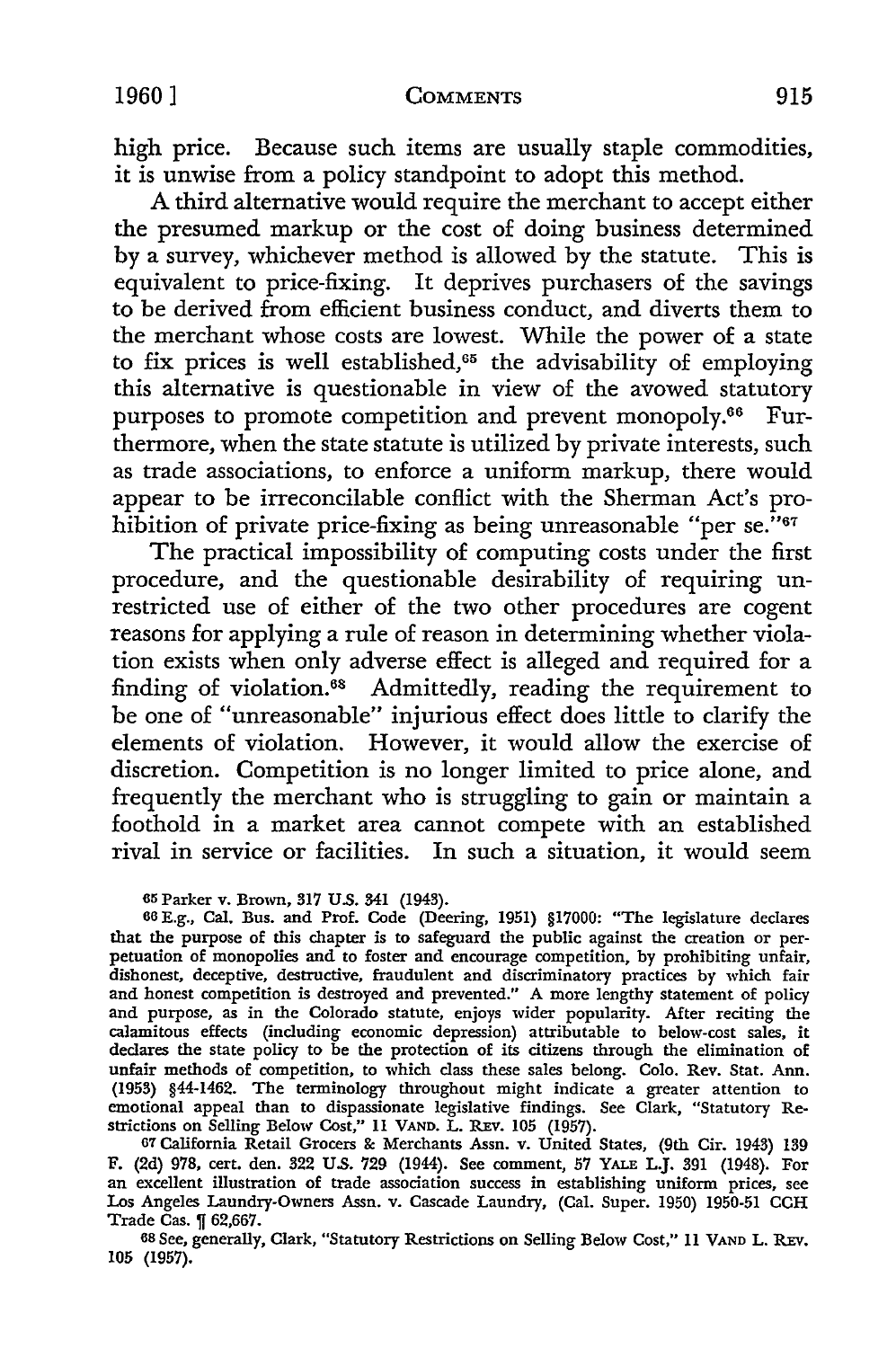reasonable to allow his use of the only competitive weapon he may have, even when his sales below cost have the effect of diverting trade to him. To hold that his rival may enjoin his sales at lower prices would not promote competition, but instead would stifle it. And, even though the price-cutter's intent is clearly that of inducing purchase of other goods, and customers are so induced, there would seem to be no purpose in condemning his acts unless an unreasonably high price were charged for the other merchandise. Again, the frequent use of words of art suggesting a rule-of-reason approach lends support to the conclusion.<sup>69</sup>

#### III. THE DEFENSE OF MEETING COMPETITION<sup>70</sup>

All but three statutes<sup> $71$ </sup> provide, as a defense, that in a sale of merchandise below cost it may be shown that the price was set to meet that of a competitor. Whether the defense is another relic of the *Fairmont Creamery* case,72 was patterned after the Robinson-Patman proviso,<sup>73</sup> or has been inserted for other reasons is not clear. However, both the wording of the statutes<sup> $74$ </sup> and the interpreting cases<sup>75</sup> support the proposition that the defense is substantive, and not merely' procedural.76 Thus the defendant can escape liability even when it is proved that the required intent or effect was present.

## A. *Lawful Price*

A majority of the statutes condition the defense of meeting competition upon a requirement that the competitor's price that is met be "legal," or "lawful." A minority contain no such

69 See note 57 supra.

<sup>70</sup>See, generally, comment, 12 **S.W.** L. J. 482 (1958).

71 Connecticut, Rhode Island, South Carolina.

72 Cf. dissent in State v. Lanesboro Produce & Hatchery Co., 221 Minn. 246 at 263, 21 N.W. (2d) 792 (1946).

73 " ••• *Provided, however,* that nothing contained in sections 12, 13, 14-21, and 22- 27 of this title shall prevent a seller rebutting the prima-facie case thus made by showing  $z_7$  of this title shall prevent a seller rebutting the prima-racie case thus made by showing that his lower price  $\ldots$  was made in good faith to meet an equally low price of a comthat his lower price ... was made in good raith to meet an equally low price or a com-<br>petitor...." 49 Stat. 1526 (1936), 15 U.S.C. (1958) §13 (b).<br> $74$  E.g., "The provisions of this act shall not apply to sales at retail

sale . . . (7) where the price of merchandise is made in good faith to meet competition. . . .'' Neb. Rev. Stat. (1943; reissue of 1952) §59-1206. Compare with Robinson-Patman proviso, note 73 supra.

75 See People v. Pay Less Drug Store, 25 Cal. (2d) 108, 153 P. (2d) 9 (1944); Cohen v. Frey & Son, Inc., 197 Md. 586, 80 A. (2d) 267 (1951). It seems immaterial whether it is interpreted as a legislative declaration that sales to meet competition are not to be regarded as made with the required intent, or as an exclusion from the act as a whole.

76 The Robinson-Patman proviso was given the same interpretation in Standard Oil Co. v. FTC, 340 U.S. 231 (1951). See also FTC v. Standard Oil Co., 355 U.S. 396 (1958).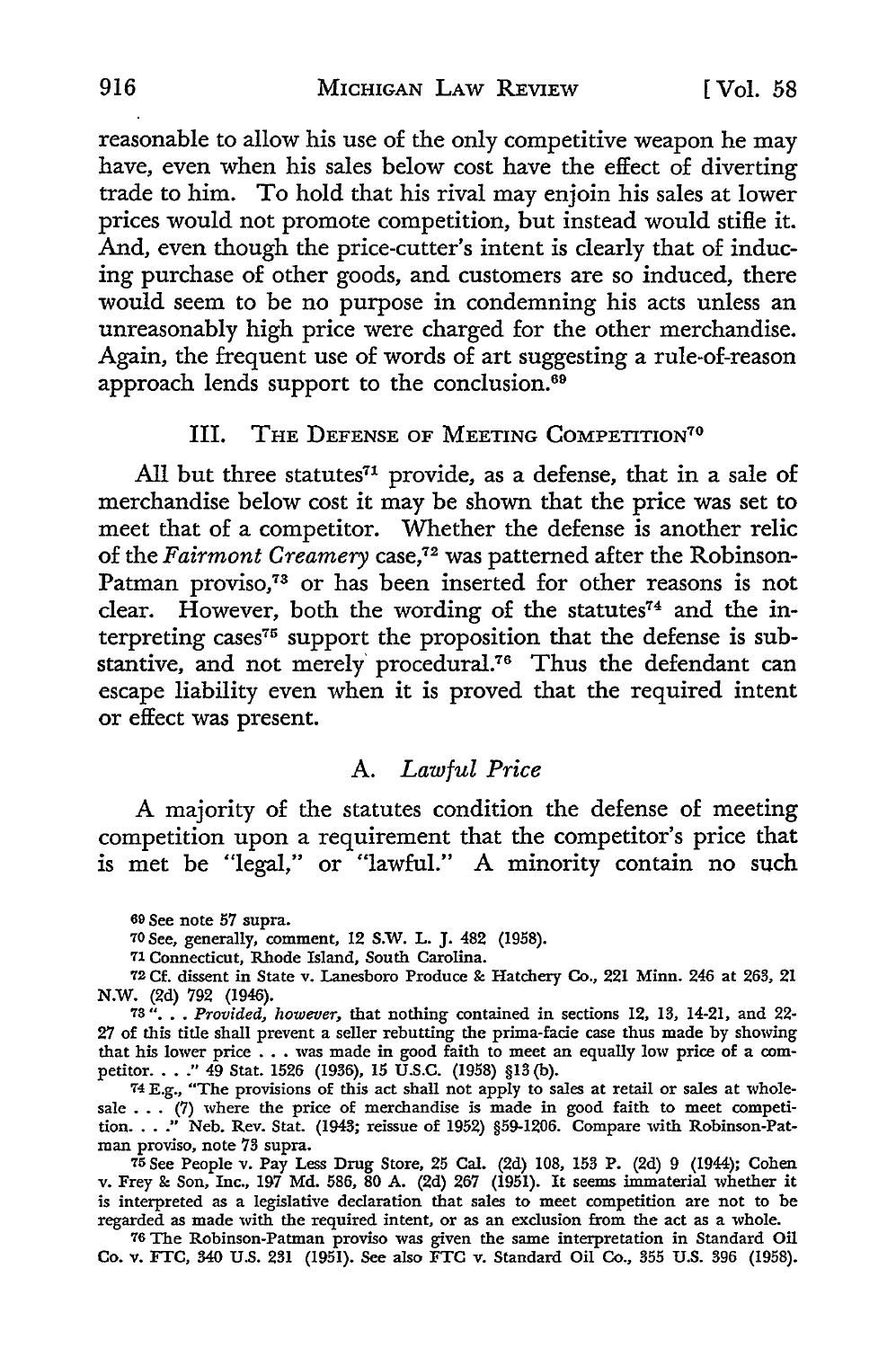limitation, $77$  and at least one court has refused to imply such a requirement.78 It would seem that such a decision deprives the statute of any practical effect, since only the first price-cutter could be immediately restrained thereunder, with his imitators to be enjoined in the same sequence in which they initially cut their prices. The requirement of meeting a lawful price thus seems a practical essential.

Is it necessary that defendant prove that the competitor's price was in fact legal? The difficulty of determining one's own cost of doing business, much less that of another, emphasizes the futility of the defense if such a burden were placed on defendant. A number of statutes requiring that the price be set "in good faith"<sup>79</sup> to meet a competitor's price have usually been construed to mean that if the merchant believes in good faith that the price he meets is lawful, there is no violation.<sup>80</sup> This would appear to be the proper interpretation for these statutes as well as for those statutes which do not incorporate the good faith phrase. Today's merchant is usually aware of the approximate invoice price which a competitor pays, and this figure establishes a floor for a reasonable belief of legality. Above this floor, belief may or may not be reasonable in particular factual settings.

77 Arizona, Idaho, Kansas, Maryland, Massachusetts, Nebraska, Pennsylvania, Wisconsin.

78 Cohen v. Frey &: Son, Inc., 197 Md. 586, 80 A. (2d) 267 (1951). The court distinguished Standard Oil Co. v. FTC, 340 U.S. 231 (1951), which it read as indicating that only the meeting of lawful prices of a competitor would be a defense under the Robinson-Patman proviso. However, for federal court cases interpreting the Standard Oil decision as requiring only "good faith" in meeting competitor's prices, see Standard Oil Co. v. Brown, (5th Cir. 1956) 238 F. (2d) 54, and Balian Ice Cream Co. v. Arden Farms, Inc., (9th Cir. 1955) 231 F. (2d) 356, cert. den. 350 U.S. 991 (1956), reh. den. 351 U.S. 928 (1956).

79 E.g., Minn. Stat. (1957) §325.06 (4).

so Safeway Stores, Inc. v. Oklahoma Retail Grocers Assn., (Okla. 1957) 322 P. (2d) 179, affd. 360 U.S. 334 (1959); State v. Wolkoff, 250 Minn. 504, 85 N.W. (2d) 401 (1957); Kansas v. Commercial Candy Co., 166 Kan. 432, 201 P. (2d) 1034 (1949); McIntire v. Borofsky, 95 N.H. 174, 59 A. (2d) 471 (1948); State v. Sears, 4 Wash. (2d) 200, 103 P. (2d) 337 (1940). Requiring defendant to prove the absolute legality of the prices he meets may be unconstitutional, see Commonwealth v. Zasloff, 338 Pa. 457, 13 A. (2d) 67 (1940); Lief v. Packard-Bamberger &: Co., 123 N.J.L. 180, 8 A. (2d) 291 (1939). Cf. the discussion of §2 {b) of the Robinson-Patman Act [15 U.S.C. (1958) §13 (b)] in REPORT OF THE AT· TORNEY GENERAL'S NATIONAL COMMIITEE TO STUDY THE ANTITRUsr LAws 179-186 (1955).

Other matters can be relevant to the question of a defendant's good faith. People v. Pay Less Drug Store, 25 Cal. (2d) 108, 153 P. (2d) 9 (1944) (below cost sales continued long after abandonment by competitors negatived any presumption of good faith); Northern California Food Dealers, Inc. v. Farmer's Market of Northern California, Inc., (Cal. Super. 1956) 1956 CCH Trade Cas. 1f68,402 (below-cost sales, even though initiated six weeks after competitor's sales, were in good faith); Sandler v. Gordon, 94 Cal. App. (2d) 254, 210 P. (2d) 314 (1949) (sales below cost, even though below the lowest competitive price, held not to be a violation).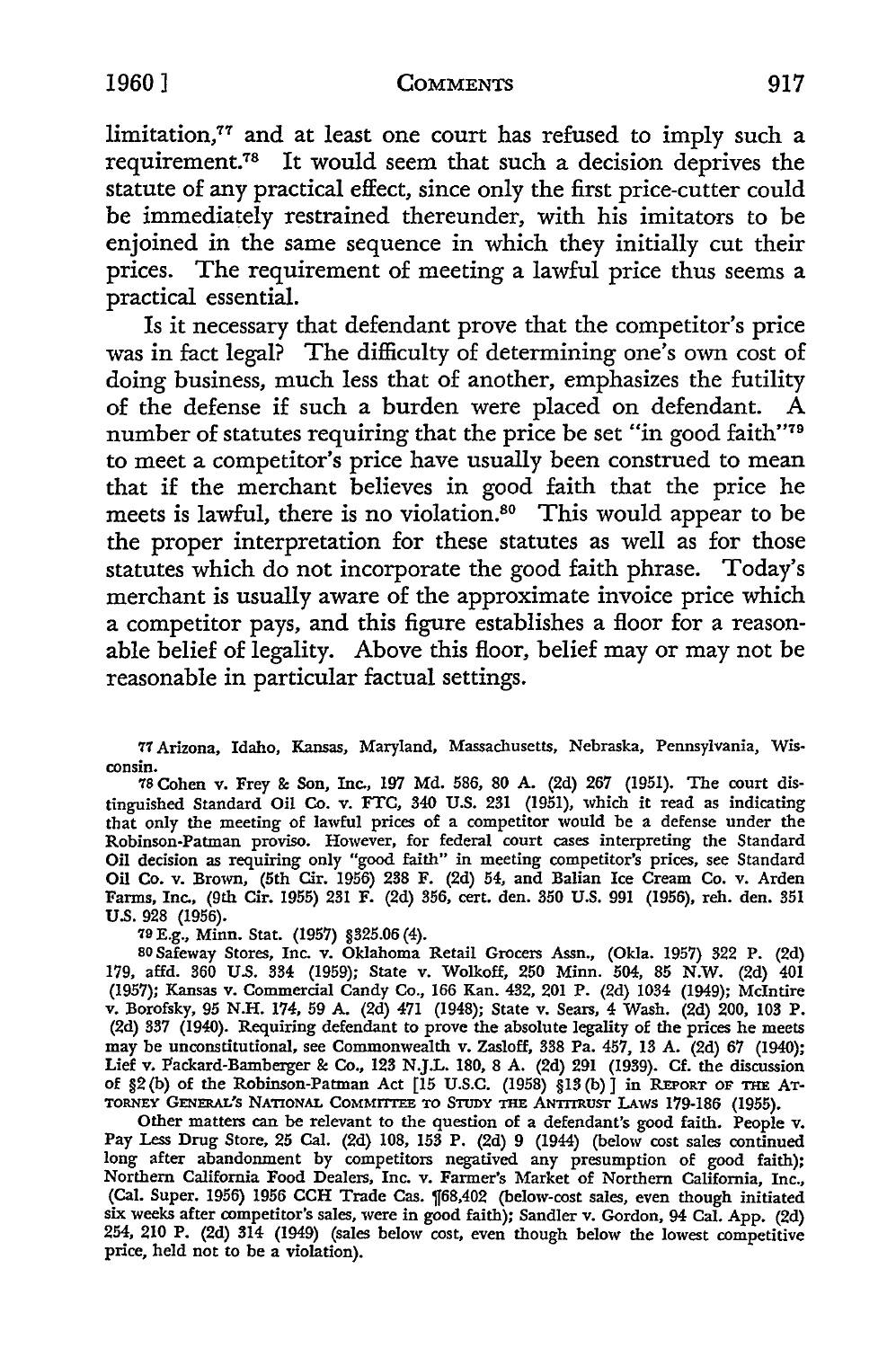## B. 0 *ther Limitations on the Defense*

In meeting a competitor's price, is the merchant restricted to sale of merchandise of the same brand and variety as that offered by his competitor? It is inadvisable to lay down a general rule in this area.<sup>81</sup> Rather, the answer should depend upon the particular facts and upon the existence or non-existence of cross-elasticity of demand between the merchandise offered by defendant and that by his competitor. The small merchant, carrying only a few major brands whose cost is high, should not necessarily be put at a competitive disadvantage when his competitor's stock includes more obscure brands whose cost is relatively low.<sup>82</sup>

Is the distribution of trading stamps equivalent to a reduction in price on individual items sold? A recent Oklahoma decision held that it was not,<sup>83</sup> and so the statute was not violated when deduction of the value of the stamps would have resulted in a net price of less than cost. In reaching this result, the court characterized the giving of trading stamps as a discount for cash, rather than a reduction in price. The decision was affirmed by the Supreme Court, despite arguments of denial of due process and equal protection of the laws.<sup>84</sup>

Unfortunately, the frequent attempts to distinguish a reduction in price from a discount for cash<sup>85</sup> have obscured the real issue. Whether trading stamps actually benefit the public or whether they merely increase the overall prices which the consumer pays is a currently unsettled point.<sup>86</sup> The Oklahoma court was of the opinion that trading stamps serve a useful purpose to the public, and hence their use should be excepted from the operation of a statute prohibiting sales below cost.

## **CONCLUSIONS**

Statutes prohibiting sales below cost were conceived in an era of falling prices and consequent business failures. One of their

<sup>83</sup>Safeway Stores, Inc. v. Oklahoma Retail Grocers Assn., (Okla. 1957) 322 P. (2d) 179. 84 Safeway Stores, Inc. v. Oklahoma Retail Grocers Assn., 360 U.S. 334 (1959).

86 See, generally, Charvat, "Economics of Trading Stamps," 7 J. PUB. L. 450 (1958); comments, 12 FLA. L. REv. 213 (1959), 105 UNIV. PA. L. REv. 242 (1956).

<sup>81</sup> See REPORT OF THE ATTORNEY GENERAL'S NATIONAL COMMITTEE TO STUDY THE .ANTITRUST LAws 184 (1955).

<sup>82</sup> Northern California Food Dealers, Inc. v. Farmer's Market of Northern California, Inc., 1956 CCH Trade Cas.  $\P$  68,402 (competition met by sales of merchandise of comparable cost and quality).

<sup>85</sup> See, e.g., The Sperry and Hutchinson Co. v. Margetts, 15 N.J. 203, 104 A. (2d) 310 (1954).